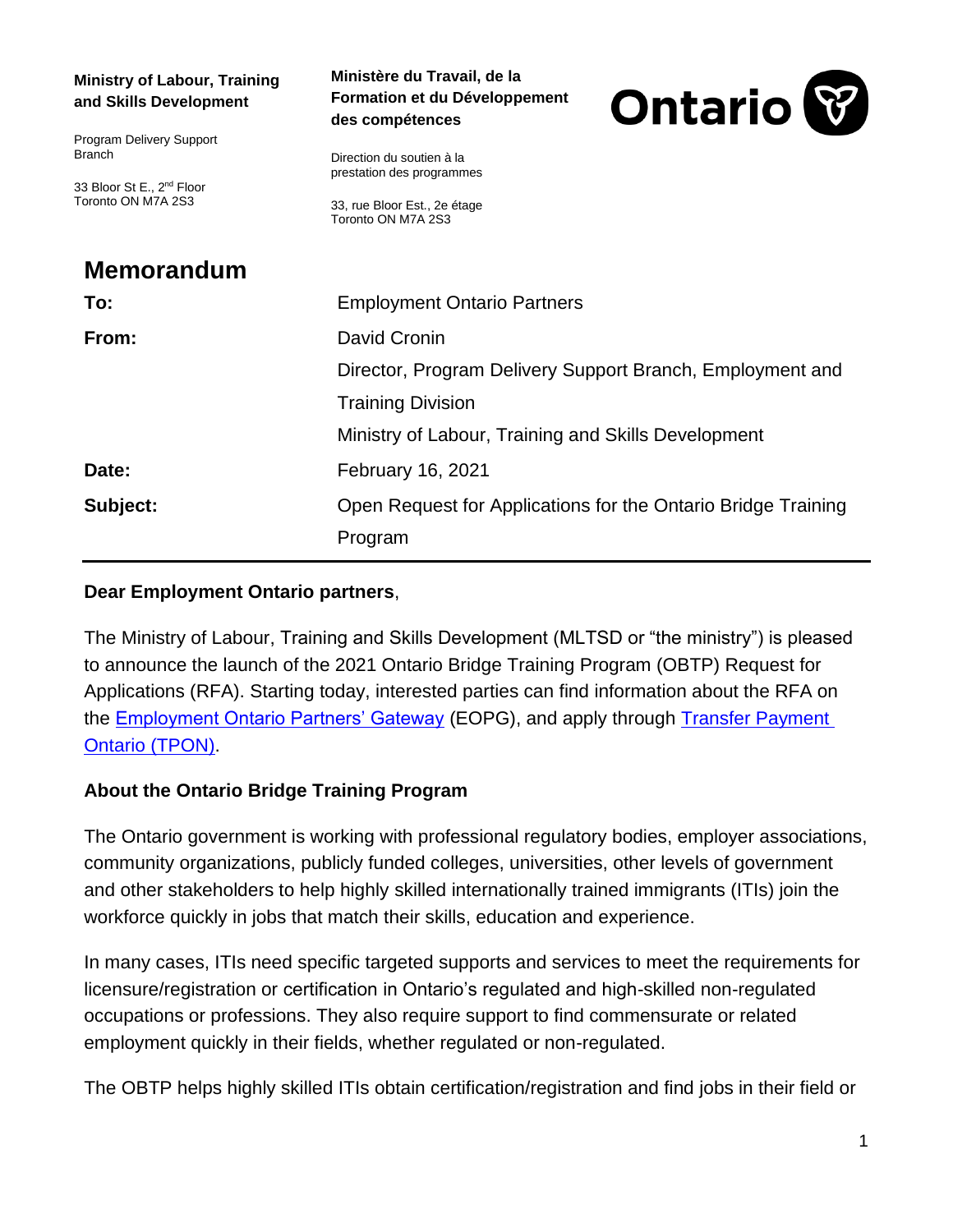related field without having to duplicate their previous education and training. Since 2003, Ontario has funded over 350 projects serving over 70,000 internationally trained professionals in over 100 professions to help them integrate quickly into the Ontario economy at a level commensurate with their skills, education and experience. Bridge training projects have assisted internationally trained nurses, pharmacists, teachers, and laboratory technicians, among others, to continue their careers successfully in Ontario.

## **Request for Applications**

The ministry is interested in applications that fall under any of the two project categories:

- Category A: Service Delivery Project
- Category B: Changing the System Projects

Applications serving all sectors with a proven labour market need will be reviewed and evaluated. However, given that the COVID-19 pandemic has presented Ontario's labour market with specific challenges in both the healthcare and essential services sectors, in the selection process the ministry will give priority to applications intended to serve occupations having a direct contribution toward addressing the pandemic, e.g., healthcare occupations (NOC 3), cyber-security occupations (NOC 217 and 228). For more information on the definition and applications of the National Occupational Code (NOC), please visit the [Government of Canada's website.](https://noc.esdc.gc.ca/Home/Welcome/3dbc91ed423c4156b05555fa8b189023)

The Ministry is also interested in receiving applications under the following areas of focus:

- Projects that prepare eligible, highly skilled ITIs qualified in occupations with low demand labour market opportunities to transfer their skills and experience into commensurate employment in alternative careers.
- Projects that investigate and establish opportunities to engage employers in smaller, rural and remote communities to promote the workforce integration of ITIs.
- Projects that prepare highly skilled Francophone ITIs for employment in bilingual (English and French) positions in Ontario.

More details on the project categories and focus areas are provided in the OBTP RFA application materials on the **EOPG** and the **TPON** platform.